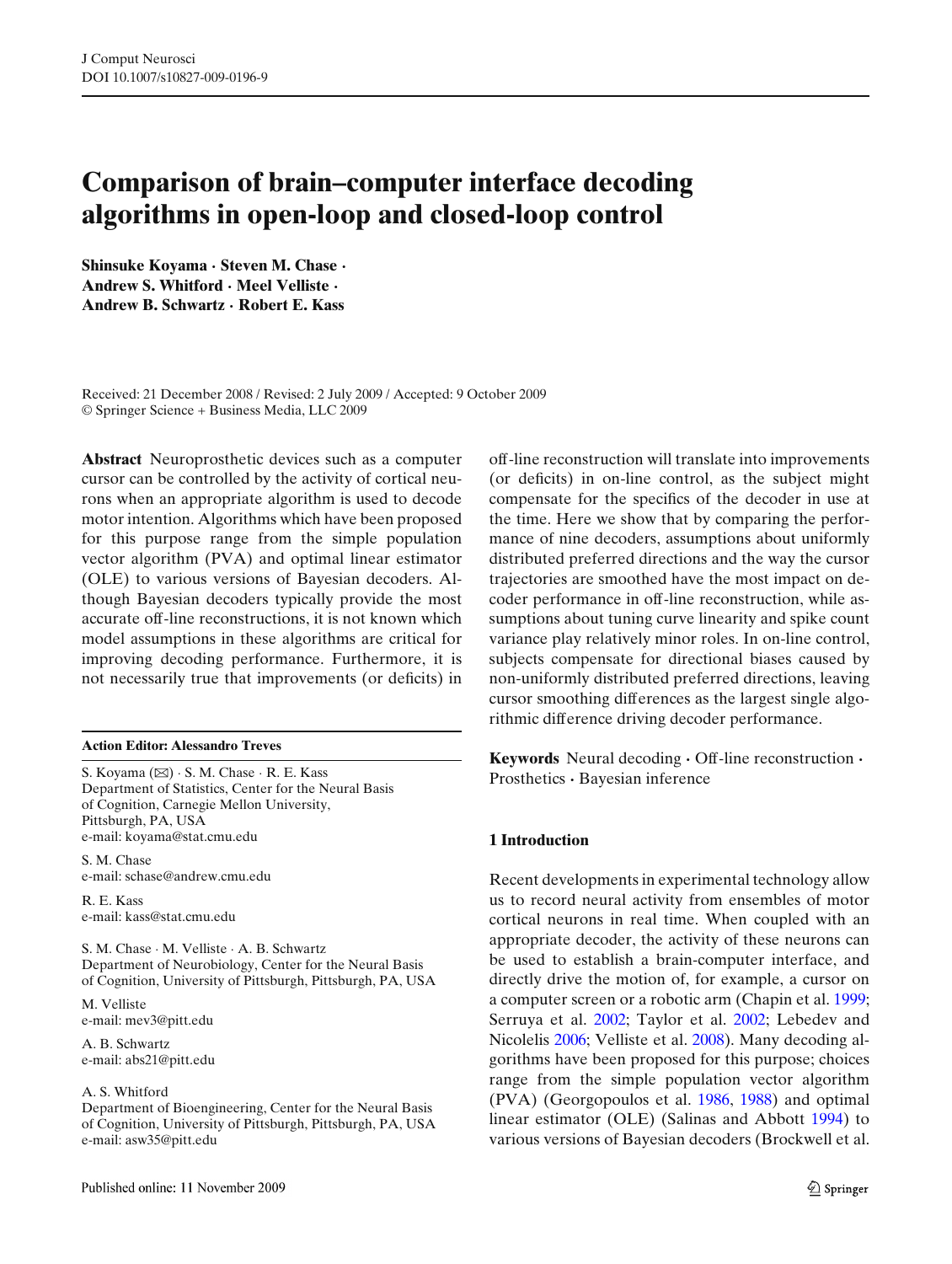<span id="page-1-0"></span>[2004](#page-13-0); Wu et al[.](#page-14-0) [2006;](#page-14-0) Brockwell et al[.](#page-13-0) [2007](#page-13-0); Yu et al[.](#page-14-0) [2007](#page-14-0); Foldia[k](#page-13-0) [1993\)](#page-13-0).

The PVA characterizes each neuron's activity by preferred direction and performs optimally when the tuning functions are linear, the set of preferred directions are uniformly distributed, and spike counts in adjacent time bins are conditionally uncorrelated (e.g., Zhang et al[.](#page-14-0) [1998\)](#page-14-0). To improve performance when a set of preferred directions are not uniformly distributed, Salinas and Abbott suggested the OLE which corresponds to least-squares estimation (Salinas and Abbot[t](#page-14-0) [1994](#page-14-0)). The PVA may be considered a special case of least-squares estimation when the preferred directions are assumed to be uniformly distributed. Bayesian decoders make use of a fully probabilistic model comprising 1) an observation model, which describes how the observed neural activity relates to the time-evolving signal of interest, and 2) a state model, which describes how the signal changes from one time step to the next.

Bayesian decoders typically provide the most accurate off-line trajectory reconstructions (Brockwell et al[.](#page-13-0) [2004](#page-13-0); Wu et al[.](#page-14-0) [2006](#page-14-0); Yu et al[.](#page-14-0) [2007](#page-14-0)). However, since Bayesian and linear decoders differ in several respects, it is not known which factors are critical for improving device performance. Furthermore, it is not necessarily true that improvements in off-line reconstruction will translate to improvements on-line control, and deficits in off-line reconstruction will translate to deficits in online control. The latter case is almost certainly wrong, because the subject might compensate for the specifics of the decoder in use at the time (Chase et al[.](#page-13-0) [2009\)](#page-13-0).

Neural decoders such as the PVA, OLE or Bayesian decoder are each derived as the optimal estimators under certain assumptions. In this study, we consider four assumptions underlying derivation of these decoders: (A) uniformity of a set of preferred directions, (B) tuning curve linearity, (C) spike count variance, and (D) smoothing process. We assess the performance of nine decoders (the PVA, plus eight decoders obtained by taking one of two alternative assumptions in each of conditions  $(B)$ ,  $(C)$  and  $(D)$ ) in off-line reconstruction of hand control data, and three decoders (PVA, OLE and a Bayesian decoder) in a brain-control task. By comparing the performance of the decoders under each of these set of conditions, it is possible to attribute performance differences to the four modeling assumptions.

In off-line reconstruction, we find that assumptions about uniformity in the set of preferred directions and the way the cursor trajectories are smoothed are the most critical for improving decoding performance; perhaps surprisingly, assumptions about tuning curve linearity and spike count variance play relatively minor roles. In on-line control, subjects compensate for biases caused by non-uniformly distributed preferred directions, leaving cursor smoothing differences in decoders as the largest single algorithmic difference driving decoder performance.

#### **2 Decoding algorithms**

In this section, we briefly review the derivation of the decoding algorithms. Decoding algorithms consist of two components: an encoding model and a filtering process. The optimal estimator will depend on the modelling choices of both components.

## 2.1 Encoding model

The derivation of a decoding algorithm starts by assuming an encoding model. Let *yi*,*<sup>t</sup>* be the spike count of the *i*-th cell  $(i = 1, ..., N)$  at time *t*, and  $v_t \in \mathbb{R}^d$  (where *d* is the number of movement dimensions) be the to-bedecoded velocity of the intended movement at time *t*. Throughout this article we assume that the neural firing rates are conditionally independent given the velocity. An encoding model is specified by two components; one describes the dependency of mean spiking activity on velocity,

$$
E(y_{i,t}) = f(\mathbf{v}_t, \, \mathbf{p}_i), \tag{1}
$$

where  $p_i$  denotes the preferred direction of *i*-th cell: the other describes the variance of spiking activity,  $Var(y_{i,t})$ . We will specify these components for each of the decoding algorithms below.

#### *2.1.1 Linear and constant variance model*

If we take the mean model to be a cosine (linear) tuning function,

$$
f(\mathbf{v}_t, \, \mathbf{p}_i) = b_i + m_i \, \mathbf{p}_i \cdot \mathbf{v}_t,\tag{2}
$$

and assume the normalized spike counts,  $z_{i,t} = \frac{y_{i,t} - b_i}{m_i}$ , have a constant variance for all *i* and *t*, then it is well known in statistical analysis that ordinary leastsquares regression gives the optimal estimator of  $v_t$ , in a minimum-variance sense (Bickel and Doksu[m](#page-13-0) [2006](#page-13-0)). If we collect the normalized spike counts together into a vector  $z_t = (z_{1,t}, \ldots, z_{N,t})^T$  and the preferred directions into a corresponding matrix  $P = (p_1, p_2, \ldots, p_N)^T$ , the ordinary least-squares estimate is expressed as

$$
\hat{\mathbf{v}}_t = (P^T P)^{-1} P^T \mathbf{z}_t. \tag{3}
$$

In the neuroscience literature, this is also called the *optimal linear estimator* (OLE) (Salinas and Abbot[t](#page-14-0)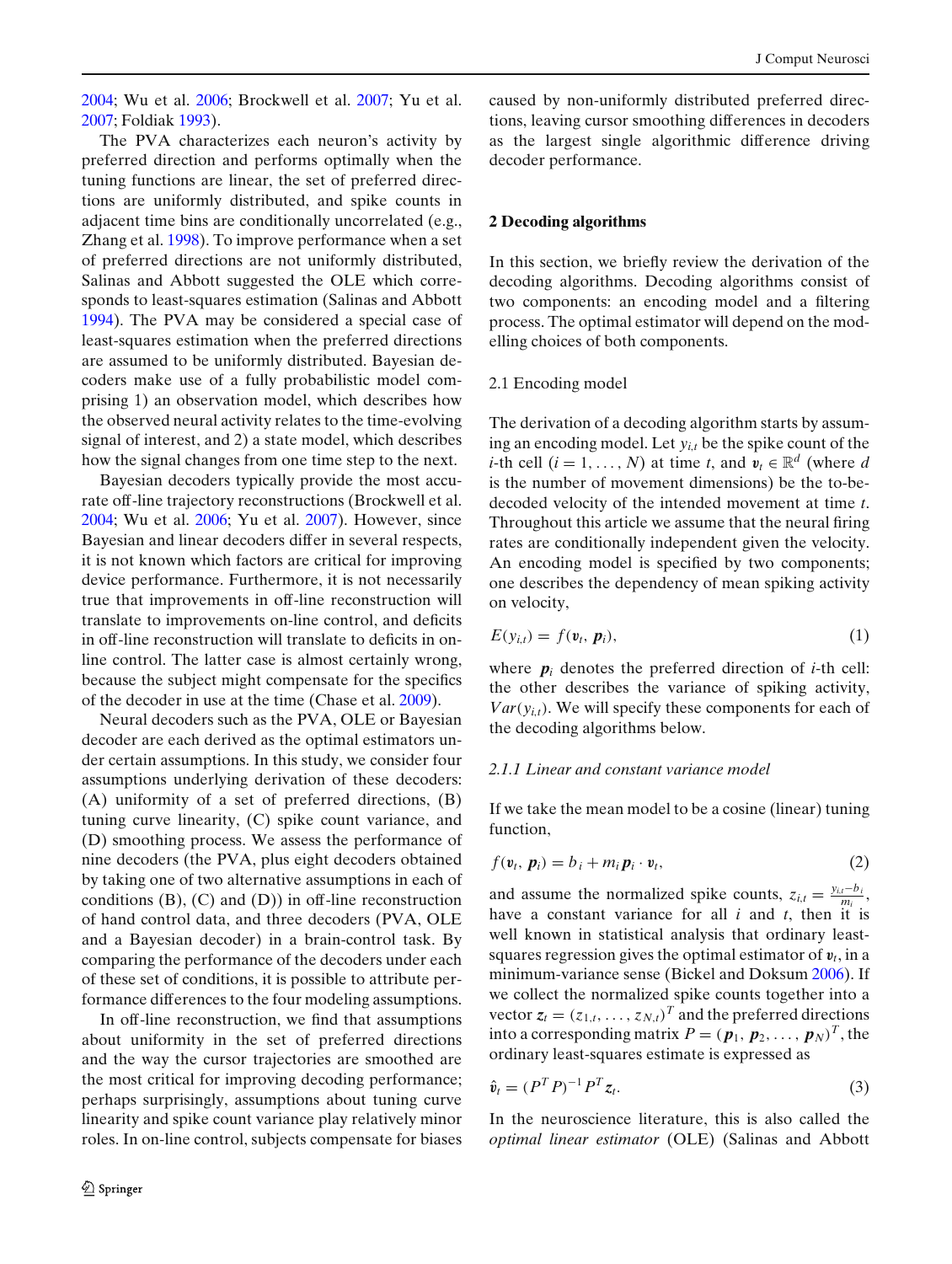<span id="page-2-0"></span> $1994$ ).<sup>1</sup> If we further assume that the preferred directions are uniformly distributed in a unit sphere in R*<sup>d</sup>*, Eq.  $(3)$  reduces to

$$
\hat{\mathbf{v}}_t = \frac{d}{N} P^T \mathbf{z}_t,\tag{4}
$$

which corresponds to the population vector algorithm (PVA) estimate (Georgopoulos et al[.](#page-13-0) [1986](#page-13-0), [1988](#page-13-0)).

## *2.1.2 Log-linear model*

Spike counts often exhibit Poisson-like variability, where the variance of the spike count is not constant, but rather is proportional to the mean. Log-linear models may be more adequate for the analysis of such data (McCullagh and Nelde[r](#page-14-0) [1989](#page-14-0)). In log-linear models, the two components of the classical linear model are replaced in the following way: first, the count distribution is assumed to be Poisson, or more generally, the variance is assumed to be

$$
Var(y_{i,t}) = \sigma^2 E(y_{i,t}),
$$
\n(5)

where  $\sigma^2$ , the dispersion parameter, is assumed to be constant over the data ( $\sigma^2 = 1$  for Poisson case). Under-dispersion,  $\sigma^2$  < 1, implies less variable spike counts, which may occur when using filtered spike counts (see Section 2.2 for filtered spike counts). Second, the dependence of  $E(y_{i,t}) = f(\mathbf{v}_t, \mathbf{p}_i)$  on the velocity  $v_t$  is often assumed to be logarithmic,

$$
\log f(\mathbf{v}_t, \, \mathbf{p}_i) = b_i + m_i \, \mathbf{p}_i \cdot \mathbf{v}_t \tag{6}
$$

The main reason for taking the logarithmic form is that it ensures  $f(\mathbf{v}_t, \mathbf{p}_i)$  remains positive, as required by the Poisson assumption. In addition, this form has an important property for neural encoding models: the inverse  $f(\mathbf{v}_t, \mathbf{p}_i) = \exp(b_i + m_i \mathbf{p}_i \cdot \mathbf{v}_t)$  is similar to the von Mises tuning function which allows for a narrower tuning curve than the cosine tuning function (Amirikian and Georgopulo[s](#page-13-0) [2000](#page-13-0)). Decoding based on log-linear models can be done by maximizing the Poisson log likelihood.

$$
\hat{\mathbf{v}}_t = (P^T \Sigma^{-1} P)^{-1} P^T \Sigma^{-1} \mathbf{z}_t
$$

#### *2.1.3 Other combinations*

The combination of the cosine tuning function Eq. [\(2\)](#page-1-0) with the constant spike count variance or the log-firing rate Eq. (6) with the variance proportional to the mean are the standard choices in the framework of *generalized linear models*, since the linear (identity) function and the logarithm function are the canonical link for the Gaussian and Poisson distributions, respectively.<sup>2</sup> Of course we can chose either the log-firing rate with the constant spike count variance or the cosine tuning function with the variance proportional to the mean. In the latter case, however, we must be careful about the treatment of the mean of spike count to ensure it remains positive. In our analysis below, we simply rectify the mean of spike counts when the value of Eq.  $(2)$  goes under  $1Hz<sup>3</sup>$ 

# 2.2 Filtering

Decoding  $v_t$  directly from raw spike counts in short time windows (.03s is typical for real-time decoding) often results in very noisy trajectory estimates unless there are a large number of cells, and thus the estimates should be smoothed. A common way of smoothing trajectories, employed by PVA and OLE, for instance, is to use filtered spike counts. In the analysis below, we use a 5-point boxcar filter, i.e. spike counts are averaged over 5 consecutive short time windows (Velliste et al[.](#page-14-0) [2008](#page-14-0); Chase et al[.](#page-13-0) [2009\)](#page-13-0).

State-space methods, used in Bayesian decoders, provide an alternative way of smoothing (Brown et al[.](#page-13-0) [1998](#page-13-0); Brockwell et al[.](#page-13-0) [2004;](#page-13-0) Eden et al[.](#page-13-0) [2004;](#page-13-0) Koyama et al[.](#page-13-0) [in press](#page-13-0)). In addition to an encoding model, which is called an *observation model*, the state-space method relies on the specification of a *state model* describing the evolution of the state we are trying to predict (here, velocity  $\{v_t\}$ ). For the purpose of obtaining a smooth velocity trajectory, we use a state model that constrains the sequence of states  $\{v_t\}$  so that they are likely to evolve with some degree of smoothness from one time step to the next. To see intuitively how the statespace method works, take a random walk,  $p(v_t|v_{t-1}) =$  $\mathcal{N}(v_{t-1}, \eta^2 I)$  (where  $\mathcal{N}(m, V)$  is a multivariate Gaussian

<sup>&</sup>lt;sup>1</sup>If spike counts of the various neurons have different variances (and are not independent), the weighted least-squares:

will be more efficient than the OLS. Here  $\Sigma^{-1}$  is the covariance matrix of  $z_t$  (Kutner et al[.](#page-13-0) [2004](#page-13-0)). We consider only the OLS here, and instead, the non-constant variance is taken in log-linear models below.

<sup>2</sup>The canonical link function equates the linear predictor with the canonical parameter of the exponential family distribution, which allows  $\hat{P}^T y_t$  to be a sufficient statistic for  $v_t$  (McCullagh and Nelde[r](#page-14-0) [1989\)](#page-14-0).

<sup>3</sup>We took the threshold value to be 1 Hz instead of 0 because the algorithm becomes unstable as the variance gets close to 0 due to the fact that the inverse of variance is taken as the "weight" of the weighted least-squares; see Eq. [\(17\)](#page-12-0) in Appendix [A2.](#page-12-0)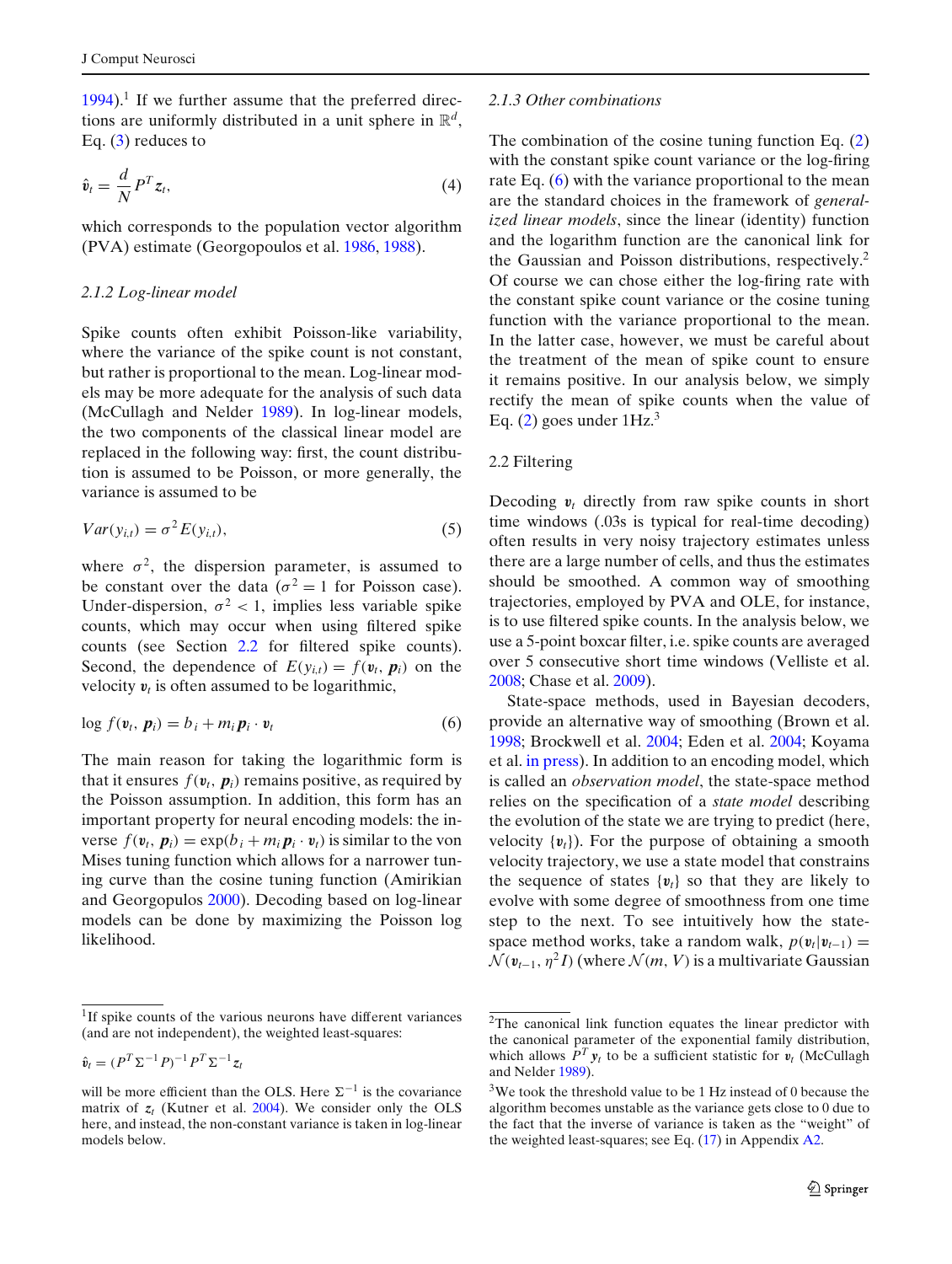<span id="page-3-0"></span>**Table 1** Summary of the

| Algorithm      | Model                                      | Filtering                    |  |  |
|----------------|--------------------------------------------|------------------------------|--|--|
| <b>PVA</b>     | Cosine tuning function                     |                              |  |  |
|                | Constant spike count variance              |                              |  |  |
|                | Uniformly distributed preferred directions |                              |  |  |
| LGB/LGS        | Cosine tuning function                     | Spike count filtering        |  |  |
|                | Constant spike count variance              | (by a 5-point boxcar filter) |  |  |
| NGB/NGS        | Non-cosine tuning function                 |                              |  |  |
|                | Constant spike count variance              | <sub>or</sub>                |  |  |
| LPB/LPS        | Cosine tuning function                     |                              |  |  |
|                | Spike count variance $\alpha$ mean         | State-space method           |  |  |
| <b>NPB/NPS</b> | Non-cosine tuning function                 |                              |  |  |
|                | Spike count variance $\alpha$ mean         |                              |  |  |
|                |                                            |                              |  |  |

distribution with the mean vector *m* and the covariance matrix  $V$ , and  $I$  is the identity matrix) as the state model (Brockwell et al[.](#page-13-0) [2004\)](#page-13-0). The estimate of  $v_t$  is obtained from the conditional probability distribution of  $v_t$  given the observations, whose logarithm is computed by Bayes' theorem as

$$
\log p(\mathbf{v}_t|\mathbf{y}_t) = p(\mathbf{y}_t|\mathbf{v}_t) - \frac{1}{2\eta} \|\mathbf{v}_t - \mathbf{v}_{t-1}\|^2 + \text{const}, \qquad (7)
$$

where the second term comes from the state model. The maximum a posteriori (MAP) estimate of the velocity is obtained by maximizing Eq.  $(7)$  with respect to  $v_t$ . As is seen in Eq. (7), the second term enforces the smoothness on  $v_t$  by penalizing  $v_t$  for being far from  $v_{t-1}$ , where the degree of smoothness is controlled by the variance of the state model,  $\eta$ .

A conceptual difference between the two filtering processes is that in the former filtering and estimation of the velocity are performed separately, while in the latter filtering and estimation of the velocity are performed simultaneously within a probabilistic framework that uses an explicit model of how the output should evolve over time.

#### 2.3 Summary of decoding algorithms

We have considered several alternative assumptions:

- (A) The preferred directions are uniformly distributed or not.
- (B) The tuning function is cosine or not (narrower).
- (C) The variance of spike counts is constant or proportional to the mean.
- (D) Trajectory smoothing is performed by averaging several spike counts or by a state-space method.

Excepting the assumption of uniformly distributed preferred directions, we have eight combinations by choosing one of the two alternative assumptions in  $(B)$ ,  $(C)$ and (D). The assumption of non-uniformly distributed

preferred directions is then automatically incorporated in the optimal decoders (the maximum likelihood estimator for a spike count filter or the optimal Bayesian decoder for a state-space method). As already mentioned, PVA is a special case of the optimal linear Gaussian decoder with a spike count filter under the assumption of uniformly distributed preferred directions. We thus have  $8 + 1 = 9$  decoders. We label these eight decoders (except PVA) with three capital letters, "XYZ", where X specifies condition (B) taking either "L" (linear, i.e. cosine tuning) or "N" (nonlinear, logfirng rate), Y specifies condition (C) taking either "P" (Poisson distribution, i.e. count variance proportional to the mean) or "G" (Gaussian distribution, i.e. constant count variance), and Z specifies condition (D) taking either "S" (state-space method) or "B" (spike count filtering with a boxcar filter). For example, "LGB" stands for the optimal decoder under the assumptions of linear tuning curve and constant spike count variance with a spike count filter, which corresponds to the "optimal linear estimator"(OLE). Note also that "LGS" corresponds to the Kalman filter. Table 1 summarizes the decoding algorithms. In Appendix [A2,](#page-12-0) we show that these eight decoders are implemented in the same framework of exponential family regression. Our goal is to study how much impact the alternative assumptions have on decoding performance by contrasting the nine decoders.

# **3 Study design**

## 3.1 Off-line trajectory reconstruction

The data we analyzed off-line was taken in the following way. A 96 channel electrode array was implanted in the motor cortex of a monkey to record neural activity (Blackrock Microsystems, Salt Lake City, UT; Maynard and Normann [1997](#page-13-0)). In all, 78 distinct cells were recorded simultaneously. Raw voltage waveforms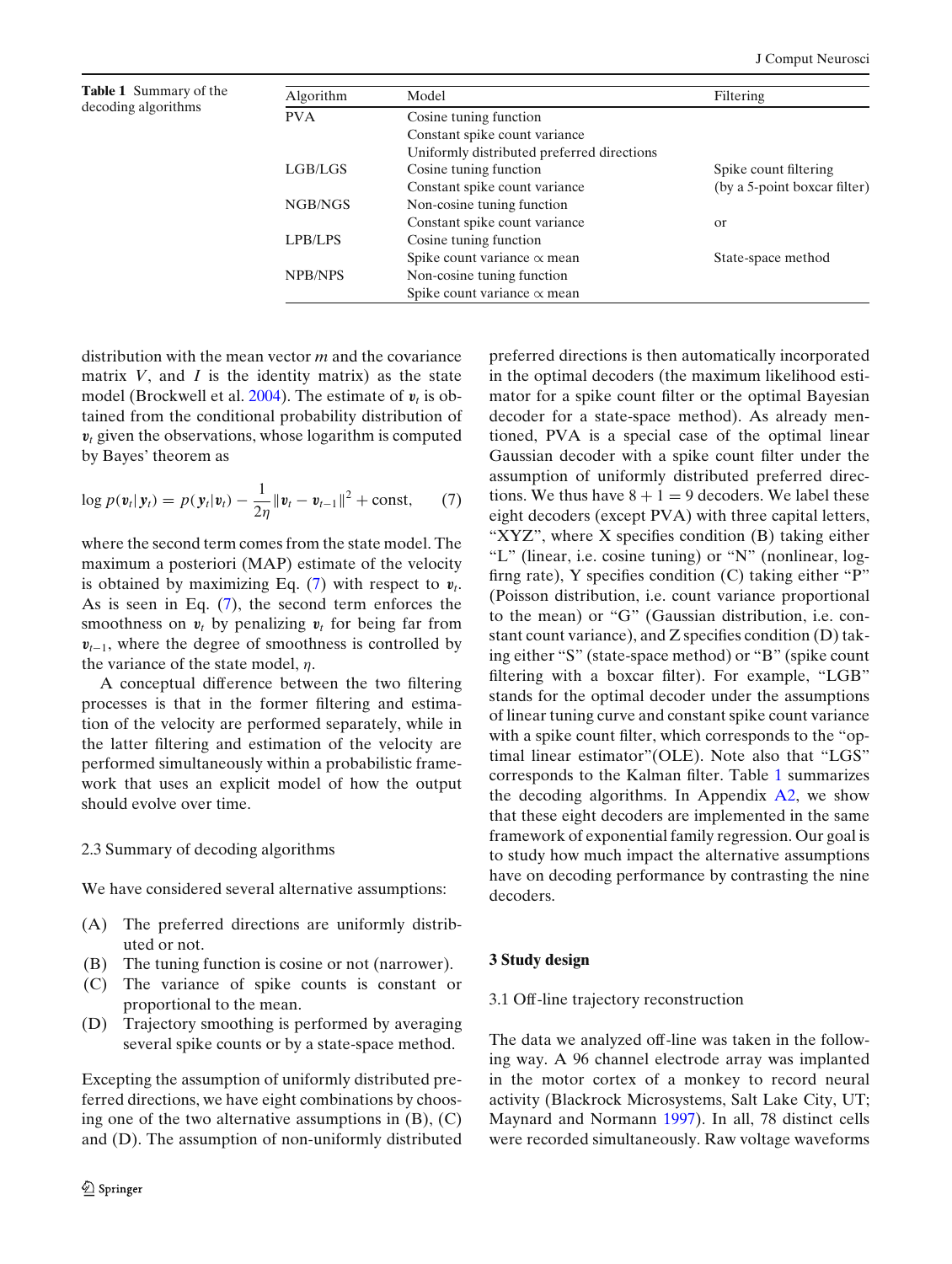were amplified, filtered, thresholded, and template sorted to isolate the activity of individual cells using a Plexon MAP system (Plexon Inc., Dallas, TX).<sup>4</sup> A monkey in this experiment was presented with a virtual 3-D space, containing 8 possible targets which were located on the corners of a cube, and a cursor which was controlled by the subject's hand position. The task was to move the cursor to a highlighted target from the middle of a cube; the monkey received a reward upon successful completion.

In our data each trial consisted of a time series of spike counts from the recorded cells, and a time series of recorded hand positions. Hand velocities were found by taking differences in hand position at successive  $\Delta \approx$ 0.033 s intervals. Each trial contained 23 time-steps on average. Our data set consisted of 104 such trials.

16 trials, consisting of 2 presentations of each of the 8 targets, were reserved for estimating the parameters of the model. The parameters of the cosine tuning function were determined by linear regression of the spike counts on the intended velocity, and in the same way, those of the log-linear model were determined by Poisson regression. The variance of the state model in the state-space method was estimated via maximum likelihood. The time lag between the arm movement and the neural activity of each cell was also estimated from the same training data. This was done by fitting a model over different values of time lag ranging from 0 to 3 $\Delta$  s ( $\Delta \approx 0.033$ ). The estimated optimal time lag was the value at which the model had the highest *R*<sup>2</sup>. 66 cells whose modulation depth were 5 Hz or more were used for decoding. Having estimated all of the parameters, cursor motions were reconstructed from spike trains for the other 88 trials. The performance of the decoding methods was measured by the mean integrated squared error (MISE) between the actual and decoded cursor velocities.

## 3.2 Simulation

The simulations were meant to mimic the 3-D openloop control experiments. We first generated Fisher tuning curves for  $N = 60$  simulated cells by specifying the following parameters: the half-width of dropoff  $\theta_{hw}$ , the modulation depth  $m_d$ , and the baseline firing rate  $b_s$  (Fig. 1; see also Appendix [A1\)](#page-12-0). The baseline firing rates and modulation depths were taken to be 5 Hz and 100 Hz, respectively, and the half widths were taken to be values between  $\pi/4$  and  $\pi/2$ . The preferred



**Fig. 1** Illustration of tuning curve.  $\theta_{hw}$ ,  $m_d$  and  $b_s$  are half-width of the dropoff shape, modulation depth and baseline firing rate, respectively

directions were drawn at random from a uniform distribution in a 3-D unit sphere. The intended movements were generated as velocity vectors pointing straight from the origin of the workspace to the center of the presented target, with a bell-shaped speed profile:

$$
\|\mathbf{v}_t\| = \frac{1}{2} \bigg[ 1 + \sin\left(\frac{2\pi c_s t}{T} - \frac{\pi}{2}\right) \bigg],\tag{8}
$$

where  $T = 0.833$  s. Movements were generated over the time interval  $[0, T]$ . This time interval was chosen so that it consisted of 25 time-steps with 30 Hz binning. The eight targets were spaced at the corners of a cube. Binned spike counts were then generated at 30 Hz as Poisson realizations of the underlying rate parameter for the specified intended movements. Note that the movement commands simulated open-loop control, i.e., we did not simulate on-line corrections of errors in the trajectories.

The first 16 trials, consisting of 2 presentation of each of 8 targets, were used for estimating model parameters. These parameters were determined in the same way as in the real-data analysis. Once the parameters were estimated, 10 center-out trajectories were generated to each of the 8 targets, and the movement velocities were decoded by the 9 methods introduced in Section [2.3.](#page-3-0) The performance of the decoding methods was quantified by MISE between the intended and decoded velocities.

## 3.3 On-line closed loop control

The same monkey was used to perform the braincontrol center-out task. In this experiment, the monkey was presented with a virtual 2-D space, and had to modulate the recorded neurons to move a cursor

<sup>4</sup>Some of the cells were well-isolated single-units, while others were multi-unit combinations.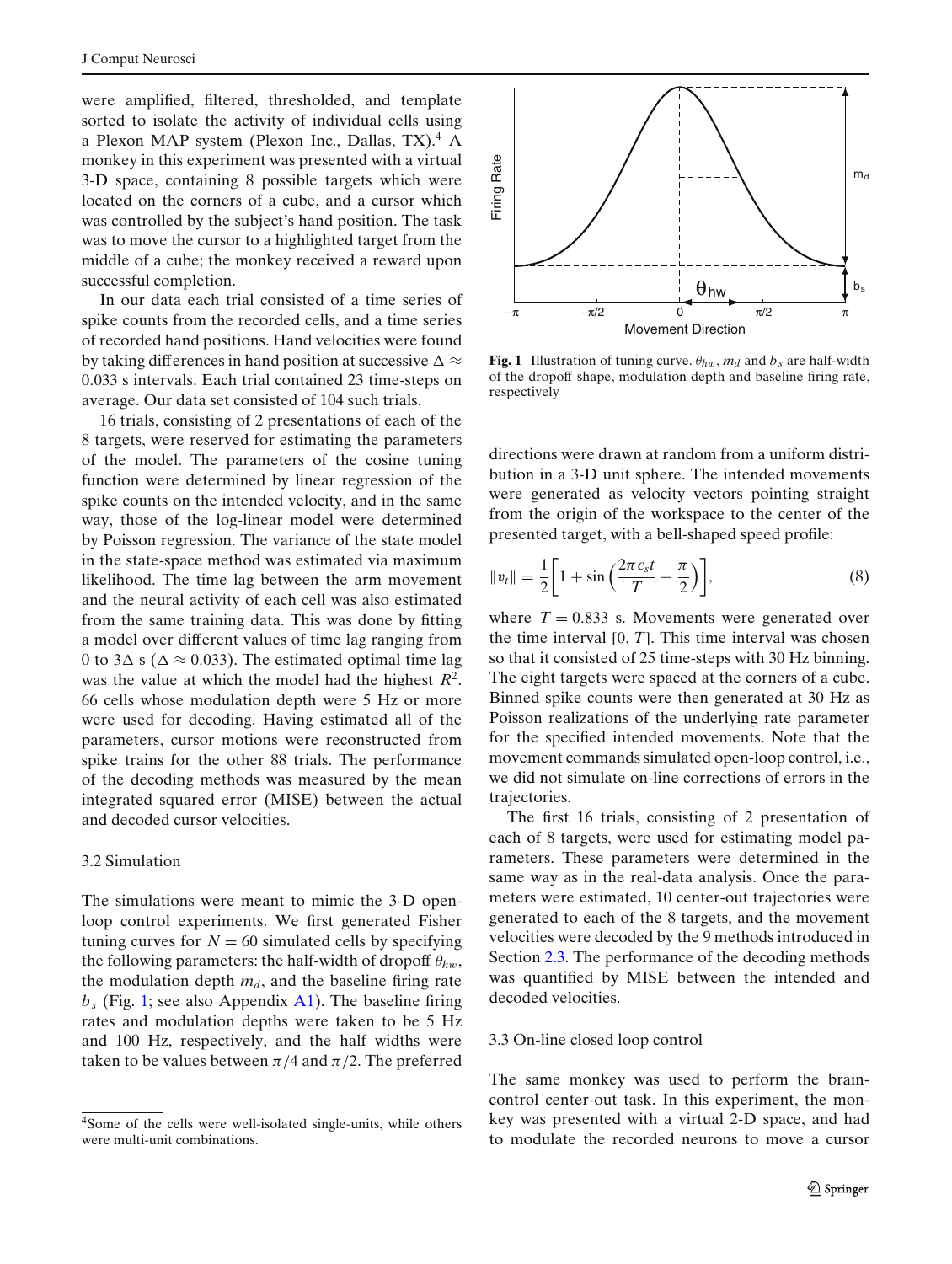from the center of the workspace to one of 8 targets spaced uniformly around a virtual circle. Both cursor and target had a radius of 8 mm; targets were spaced 85 mm from the center of the workspace. If the target was hit within 1750 ms of being displayed, the monkey received a liquid reward. After either success or failure, the cursor was placed back in the center following a 750 ms inter-trial interval.

We implemented the three real-time decoding algorithms of PVA, LGB and NPS. In each experimental session, two of the three algorithms were used for decoding; we call this experimental paradigm *dual control*. At the start of each session, a calibration session was run to determine the model parameters of each algorithm. In this session, decoding parameters were initially assigned to the cells at random. Then a single presentation of each of the 8 targets was made in random order. For the PVA and the LGB, after all targets were presented the tuning functions of the cells were estimated by linearly regressing the spike rates against target direction. Cells with modulation depths of less than a cutoff of 4 Hz were not used for control (this eliminated, on average, ∼1/2 of the cells). For the NPS, the parameters of the log-linear model were determined by Poisson regression; cells with firing rates of less than 5 Hz were not used for control. After an initial estimate of the decoding parameters was obtained, they were set in the decoder and another round of 8 targets was presented. The regressions were then performed on the accumulated data. This procedure was repeated until good cursor control was achieved; typically this required a total of 4 to 5 rounds of target presentation (∼32 to 40 movements), and never took more than 7 rounds of target presentation.5 The number of cells used for decoding varied from 29 to 40 for the PVA, from 29 to 32 for the LGB, and from 35 to 45 for the NPS across sessions. To examine how accurate the cursor control can be with each decoder when going the same speed, the preferred direction vectors were multiplied by a constant speed factor. The speed factor was adjusted in each session so that the average cursor speeds decoded by the two algorithms approximately matched. The speed factor was also changed across sessions to examine the decoding performance at different cursor speeds; the average speed fell between 0.1 and 0.23 m/s. Once all the parameters were determined, each of the 8 targets were presented 15 times in random order, and the monkey performed the task by using one of the two decoding algorithms. The decoding algorithm was then switched to the other, and repeated the same number of target presentations. We analyzed the data from 10 NPS/PVA-, 6 NPS/LGB-, and 6 LGB/PVA-dual control sessions.

Since we did not have the "true" subject's intention of cursor control in on-line control experiments, the performance of the decoders was evaluated with four measures: 1) the length of the trajectory, 2) the trajectory variance across trials, 3) the speed asymmetry across the target positions, and 4) the hitting time. The lengths of the cursor trajectories were calculated by summing the distance the cursor moved in each time step from the trial start until the target was hit. For calculating the variance of the trajectory, the time axis of each trajectory was uniformly scaled to unity. That is, the time samples for an individual movement *t* of duration *T* were scaled by a factor  $\alpha = 1/T$  to create a new set of time samples  $t_s = t\alpha$ . Each x and *y* component of the trajectory was then independently resampled using spline interpolation to a common time axis consisting of 100 evenly sampled points. Finally, the mean and variance of the cursor position was calculated at every time point. The speed asymmetry was defined as the standard deviation of the mean speed across targets. The hitting time was defined as the time at which the target was hit, relative to the time of target presentation. We chose these 4 measures to see how estimation errors in the decoding algorithms reflect the different aspects of the quality of cursor control; if a certain decoder causes a systematic bias in estimation of the cursor velocity (e.g. the directional bias caused by using PVA), it may increase the length of the trajectory and the speed asymmetry across the target positions. On the other hand, noisy estimation may make the trajectory longer and more variable across trials, and increase the time it takes to hit the target. Of course biases and variance in the estimates made by decoders can reflect all 4 measures and their effects cannot be isolated completely by these 4 measures.

# **4 Results**

#### 4.1 Off-line trajectory reconstruction

Results from off-line reconstruction of experimental hand-trajectory data are summarized in the first row of Table [2.](#page-6-0) We show in Fig. [2](#page-6-0) typical trajectories reconstructed by PVA, LGB, and NPS. Overall, LGS and NPS show the best performance among the nine decoders, while PVA stands out as the worst of all of the decoders. Comparing within decoders having the

<sup>5</sup>During the dual control experiment, only one algorithm could control the cursor at a time. The controlling algorithm during the calibration phase was alternated between experimental sessions in order to encourage a more balanced comparison.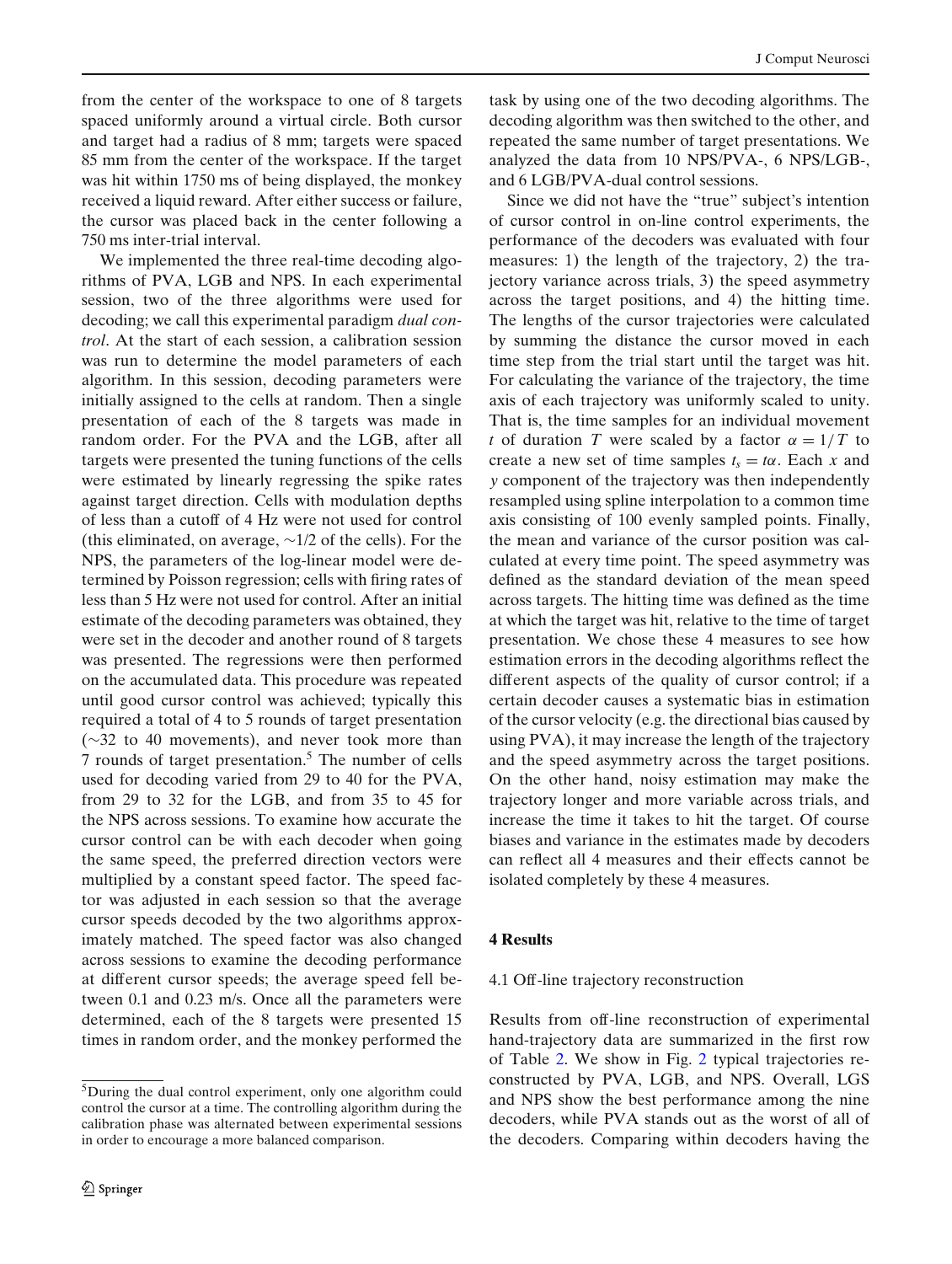<span id="page-6-0"></span>

| <b>Table 2</b> MISEs [units of<br>$10^{-2} \times (m/s)^2$ in estimating<br>the true cursor velocity<br>The means and the standard<br>errors were obtained from<br>88 trials |          | LGB             | NGB             | <b>LPB</b>      | <b>NPB</b>      | <b>PVA</b>      |
|------------------------------------------------------------------------------------------------------------------------------------------------------------------------------|----------|-----------------|-----------------|-----------------|-----------------|-----------------|
|                                                                                                                                                                              | $n = 66$ | $1.46 \pm 0.11$ | $1.60 \pm 0.12$ | $1.85 \pm 0.15$ | $1.42 \pm 0.11$ | $2.33 \pm 0.18$ |
|                                                                                                                                                                              | $n = 50$ | $1.73 \pm 0.13$ | $1.91 \pm 0.16$ | $2.12 \pm 0.17$ | $1.59 \pm 0.13$ | $2.66 \pm 0.23$ |
|                                                                                                                                                                              | $n = 40$ | $1.84 \pm 0.15$ | $1.94 \pm 0.15$ | $2.29 \pm 0.18$ | $1.70 \pm 0.14$ | $2.98 \pm 0.24$ |
|                                                                                                                                                                              | $n = 30$ | $2.22 \pm 0.17$ | $2.37 \pm 0.19$ | $3.01 \pm 0.24$ | $1.88 \pm 0.15$ | $3.78 \pm 0.30$ |
|                                                                                                                                                                              |          | <b>LGS</b>      | <b>NGS</b>      | <b>LPS</b>      | <b>NPS</b>      |                 |
|                                                                                                                                                                              | $n = 66$ | $1.02 \pm 0.09$ | $1.14 \pm 0.09$ | $1.16 \pm 0.09$ | $1.01 \pm 0.08$ |                 |
|                                                                                                                                                                              | $n = 50$ | $1.14 \pm 0.10$ | $1.20 \pm 0.11$ | $1.31 \pm 0.11$ | $1.11 \pm 0.10$ |                 |
|                                                                                                                                                                              | $n = 40$ | $1.26 \pm 0.10$ | $1.30 \pm 0.11$ | $1.43 \pm 0.11$ | $1.24 \pm 0.11$ |                 |
|                                                                                                                                                                              | $n = 30$ | $1.39 \pm 0.11$ | $1.40 \pm 0.12$ | $1.58 \pm 0.12$ | $1.32 \pm 0.11$ |                 |
|                                                                                                                                                                              |          |                 |                 |                 |                 |                 |

same tuning function and variance model, the statespace method performs substantially better than the spike count filter. We also reconstructed the trajectories from different numbers of cells,  $n = 50$ , 40, and 30; these cells were selected randomly from the 66 cells



**Fig. 2** Trajectories reconstructed by PVA, LGB and NPS for a trial. The *solid line* represents the true trajectories. The trajectories reconstructed by PVA and LGB are deviated from the true trajectory more than that reconstructed by NPS

recorded in the experiment. These trend are the same as the trends we observe when all 66 cells are used (the 2nd-4th rows of Table 2). In the following, we examine how much impact the alternative assumptions (A)–(D) described in Section [2.3](#page-3-0) have on decoding performance.

# *4.1.1 Assumption of uniformly distributed preferred directions*

The result that PVA stands out as the worst of all of the decoders implies that the assumption of uniformly distributed preferred directions is critical for the decoding performance, since this assumption differentiates PVA from all other decoders. Particularly, the effect of this assumption can be isolated by comparing the MISE of the PVA with that of the LGB. As seen in Table 2, the decoding performance of the PVA deteriorates more than that of other decoders as the number of cell decreases. Since the non-uniformity in a set of preferred directions becomes larger as the number of cell decreases, this result confirms that the performance of the PVA is affected by the non-uniformity more critically than the other decoders.

# *4.1.2 Smoothing process*

The result that the state-space method performs substantially better than the spike count filter regardless of the choice of tuning function and spike count variance indicates that the smoothing process has a major impact on the decoding performance. The degree of smoothness both in the state-space method and in the spike count filter is determined by the memory length of the past trajectory (or data) that is averaged to produce the current state estimate. In the state-space method, the memory length is scaled by  $1/\eta$  where  $\eta$  is the magnitude of the fluctuation of the state process in Eq. [\(7\)](#page-3-0), which is determined by the maximum likelihood principle. In the spike count filter, on the other hand, we chose empirically a 5-point boxcar filter followed by the previous experimental setting (Chase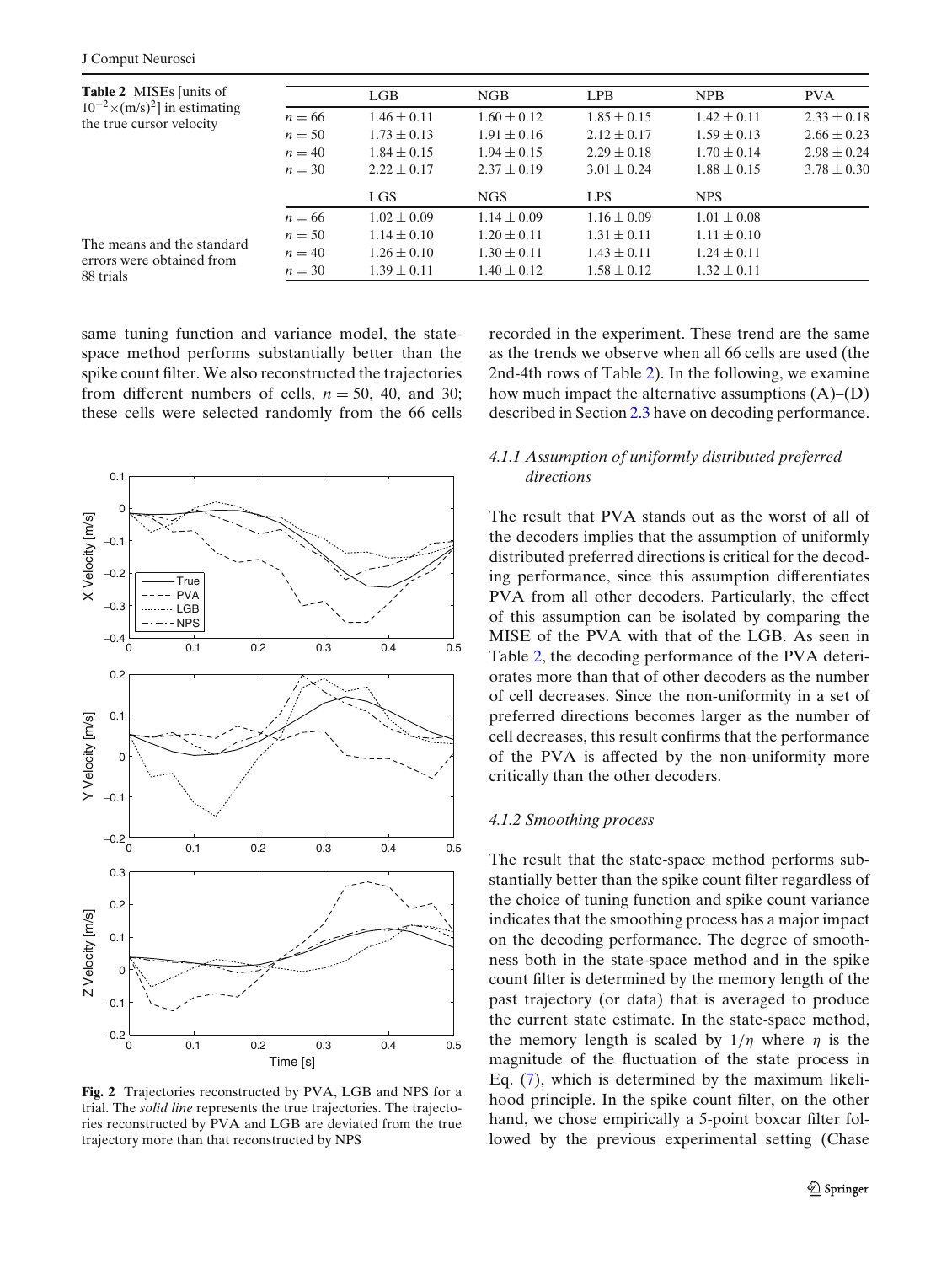<span id="page-7-0"></span>et al[.](#page-13-0) [2009;](#page-13-0) Velliste et al[.](#page-14-0) [2008\)](#page-14-0), which may not be optimal in our data. We therefore reconstructed the trajectory from the same experimental data using the spike count filter with different filter lengths to examine if it improves the decoding performance (Fig.  $3(a)$ ). As seen in this figure, the best decoding performance was achieved when the filter length is about 5. Note also that the decoding performance was significantly improved compared with that without any filtering (that is, MISE for filter length 0). We thus conclude that the filtering process has a large impact on the decoding performance.

## *4.1.3 Tuning curve linearity and spike count variance*

When using either the state-space method or spike count filtering as the smoothing process, the results in Table [2](#page-6-0) show that the linear tuning model exhibits slightly (but not significantly) better performance than the nonlinear, log-firing rate, model when a constant spike count variance is assumed (that is, LGB and LGS are better than LPB and LPS, respectively). Conversely, the nonlinear tuning model is better than the linear tuning model when the variance of the spike count is assumed to be proportional to the mean (that is, NPB and NPS are better than NGB and NGS, respectively). Although the effect of the assumptions of tuning curve linearity and spike count variance are not well isolated, the effect of these two assumptions on the MISE are smaller than either that of uniformity in the set of preferred directions or that of the smoothing process. Thus, we can conclude that the assumption of tuning curve linearity (here, "sharpness" of the tuning curve) and the spike count variance play relatively minor roles in our data.

In order to examine how much impact these two assumptions could have on the decoding performance, we performed the simulations described in Section [3.](#page-3-0) To see how linearity in the tuning curve affects the decoding result, we plot the MISE between the input simulated velocities and the decoded simulated velocities as a function of the half-width in Fig. 3(b) for the spike count filter and in Fig. 3(c) for the state-space method. While NPB and NGB behave well across the entire range of half-widths, the performance of LPB and LGB are degraded as the half-width becomes very small; the same result is seen in Fig.  $3(c)$ . Thus, the assumption of tuning curve linearity could have a large impact on the decoding performance when the cells have very narrow tuning curves. The mean and standard deviation of half-width values that were measured in the 66 cells analyzed in Table [2](#page-6-0) are  $1.22 \pm 0.14$  rad, comparable to, though slightly larger than the results of Amirikian and Georgopulo[s](#page-13-0) [\(2000\)](#page-13-0). Taking into account the simulation results shown in Fig.  $3(b-c)$ , it is concluded that the cells in the real-data do not have a strong enough nonlinearity to have a large impact on the performance of the linear decoders.

Although the synthesized data was generated from Poisson processes, there is no clear evidence that the Poisson assumption performs better than the constant spike count variance model. Particularly, the Poisson assumption with the linear tuning function (LPB and LPS) tends to behave much worse than the other combinations. This may be due to our method of rectifying the link-function in the linear Poisson decoder; in the



**Fig. 3** Results of off-line reconstruction. (**a**) MISE as a function of filter length. The velocity was reconstructed with 66 cells. The best performance was achieved when the filter length is about 5. (**b**) MISE as a function of the half-width of the tuning curve.

All 60 simulated cells had the same half-width represented in the horizontal axis. The performance of LGB and LPB are degraded relatively to that of NGB and NPB as the half-width becomes smaller. (**c**) the same as (**b**) for state-space method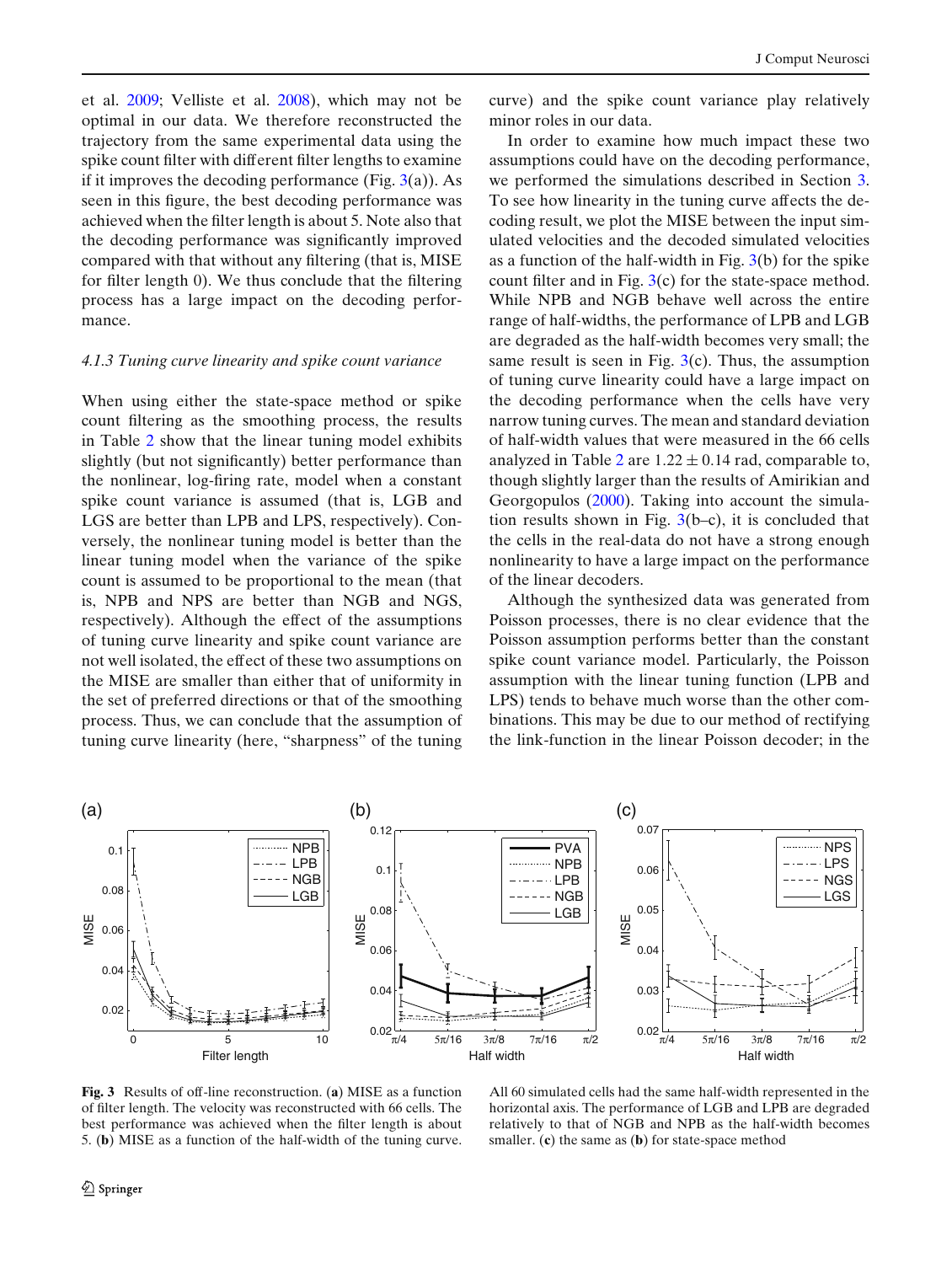Poisson model, the linear tuning function must be rectified in order to ensure the firing rate remains positive. Although we did not perform further systematic investigation on how it affects on the decoding performance, the rectification should be carefully designed case by case.

It would be worth mentioning that in the results of real-data analysis, LGS (i.e. Kalman filter) performs as well as NPS, which, as well as the fact that its implementation is much simpler than NPS, would encourage the use of the Kalman filter in practice. The Kalman filter, however, does not work well when the assumption of linearity is critical for the decoding performance; as seen in Fig.  $3(c)$  $3(c)$ , MISE of LGS becomes larger than that of NPS when the half-width of tuning curve is less than  $5\pi/16$ . Although we examined only the sharpness of tuning curve as a nonlinearity, any kind of nonlinearity can deteriorate the performance of linear decoders if its effect is not negligible.

In summary, although the assumption of tuning curve linearity could potentially have a large impact on the decoding performance, we can conclude that both this assumption and the spike count variance model play relatively minor roles in determining trajectory reconstruction error in the data we analyzed.

# 4.2 On-line closed loop control

To see how well the results of off-line reconstruction represent those of on-line control, we performed on-line control experiments comparing decoding techniques. Trajectories controlled with the three algorithms are shown in Fig. [4](#page-9-0) (in slow speed control) and in Fig. [5](#page-10-0) (in high speed control) for visualization. It is seen from these figures how variable cursor trajectories are; cursor trajectories in PVA and LGB control become more variable across trials than those in NPS control do as the average speed is increased. Figure [6](#page-11-0) quantifies the cursor control with the four measures, (a) trajectory length, (b) trajectory variance, (c) speed asymmetry and (d) hitting time, as a function of the average cursor speed. Overall, the NPS has smaller values in these four measures than either the PVA or the LGB. That is, cursor trajectories under NPS control are shorter (which implies straighter trajectories from the center to the targets), less variable across trials, exhibit relatively more symmetric speed profiles across target direction, and hit the target within a shorter time. Trajectories controlled with PVA and LGB behave about the same in terms of (a), (b) and (c), though trajectories controlled with the PVA hit the target with relatively shorter times than those controlled with the LGB. As the average speed increases, the values of trajectory

length and variance also increase, which leads to an "optimal speed" in terms of least time to target. The average cursor speed that gives the least time to target is estimated to be 0.180 m/s for the NPS, 0.164 m/s for the LGB, and 0.175 m/s for the PVA (by fitting the data with a quadratic curve: Fig.  $6(d)$  $6(d)$ ). These results may imply that the subject could control the cursor more accurately in NPS control than in PVA and LGB control.

# **5 Discussion**

We used both simulations and experiments to compare the performance of several decoding algorithms. Each of these algorithms are optimal<sup> $6$ </sup> under certain conditions. We found that assumptions about uniformity in the set of preferred directions and the trajectory smoothing method have the most impact on decoder performance in off-line reconstruction. From the view of statistical inference, these two assumptions account for systematic biases and variance in decoding errors, respectively. In theory, specification of the width of the tuning curve and allowing non-constant spike count variance may also have reduced the two errors, but these played relatively minor roles in the data we analyzed.

In on-line control, we saw that, first, there were no substantial differences in performance between the PVA and the LGB in terms of the trajectory length, trajectory variance or speed asymmetry. If the directional biases that result from the use of the PVA still had a large impact on the on-line control performance as seen in off-line reconstruction, the performance of the LGB would differ from that of the PVA. Thus, the experimental results indicate that the subject can compensate for the directional biases caused by nonuniformly distributed preferred directions. This result is consistent with that in Chase et al[.](#page-13-0) [\(2009](#page-13-0)), in which PVA and LGB (they used the conventional labeling,

<sup>6</sup>The maximum likelihood estimator asymptotically achieves the theoretical lower bound (the "Cramer-Rao" lower bound given by the inverse of the Fisher information Schervish [1996\)](#page-14-0) of the variance in the limit of large samples. In the Bayesian inference, the posterior expectation gives the optimal estimator under the squared error loss. In our analysis, we approximately computed the recursive Bayesian equations (see Appendix [A2\)](#page-12-0), which provides the first-order approximation of the posterior expectation in the "high-information" limit, where the posterior becomes very sharply peaked around the mode and the Laplace approximation is valid (Koyama et al[.](#page-13-0) [in press](#page-13-0)). Thus, the statespace estimates we computed are asymptotically optimal under the squared error loss.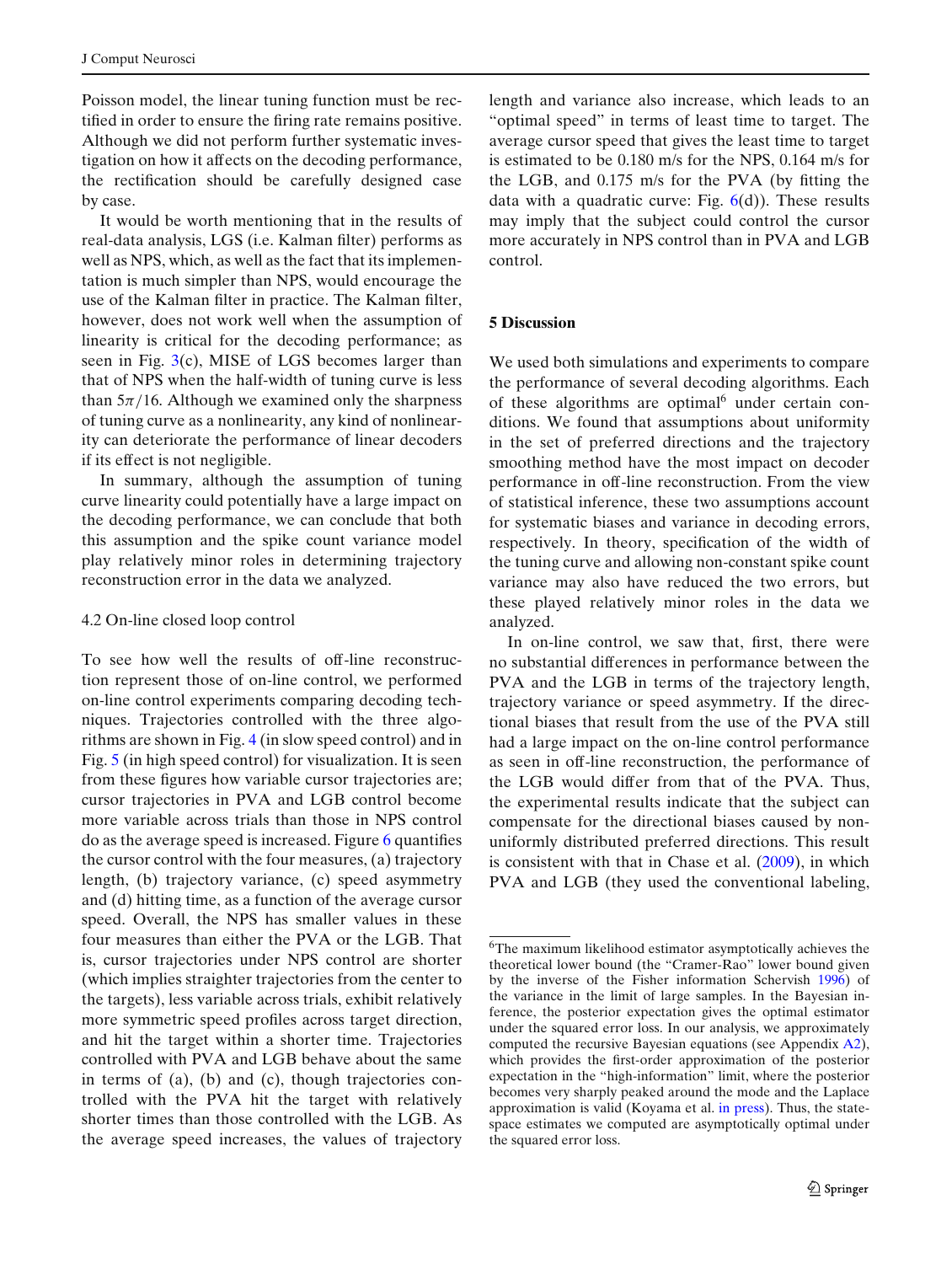**Fig. 4** Results comparing between cursor trajectories controlled under different decoders in slow speed control. Color changes across targets are to aid visibility. From top to bottom: results in NPS/PVA-, NPS/LGB-, and LGB/PVA-dual control. Trajectories in NPS control are less variable than either those in PVA control or those in LGB control, while trajectories in PVA control are about as variable as those in LGB control (compared

<span id="page-9-0"></span>

"OLE") were compared both in off-line and on-line control. Second, the NPS control outperformed both the LGB and the PVA (e.g. trajectory length for NPS control was about 90% of the trajectory length for PVA and LGB.) The LPS differs from the LGB in 1) allowing narrower tuning functions, 2) assuming a Poisson, as opposed to Gaussian, spike count variance model, and 3) smoothing trajectories through a state-space model, as opposed to filtering the spike counts directly. As is shown in the results of off-line reconstruction, 1) and 2) play relatively minor roles; we can thus attribute the performance differences to 3). In other words,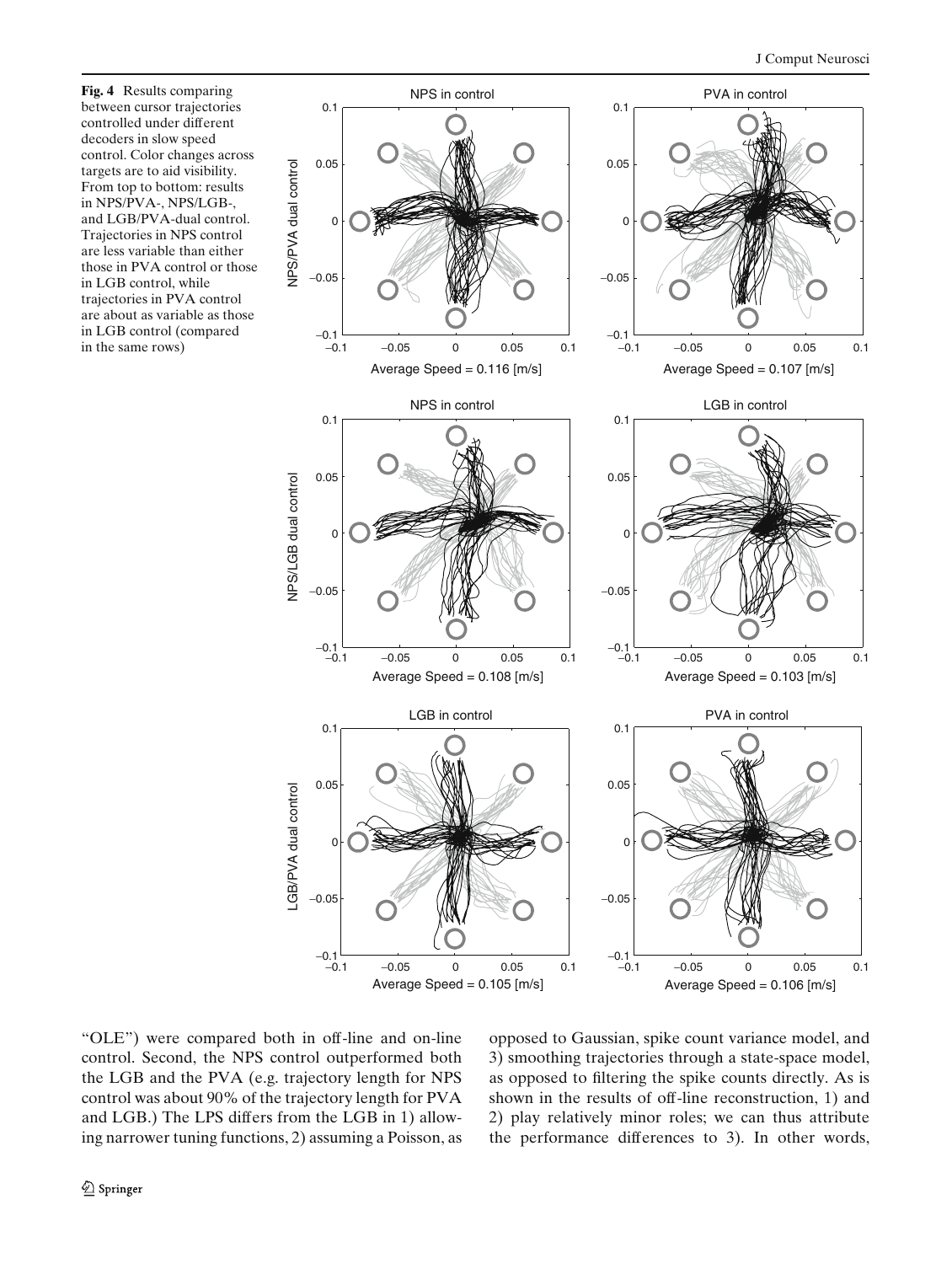<span id="page-10-0"></span>**Fig. 5** Same as Fig. [4](#page-9-0) in high speed control. Cursor trajectories in PVA and LGB control are more variable than those in NPS control as is the same as in Fig. [4,](#page-9-0) but trajectories are more variable than those in slow speed control



improvement of the performance in NPS control was made by the way trajectories were smoothed (i.e., reducing the variance) in the algorithm.

These results lead to a natural interpretation of what is "learnable" for a subject in on-line control: while subjects may compensate for systematic biases caused by decoders (Chase et al[.](#page-13-0) [2009](#page-13-0)), they are much less

likely to compensate for variance differences, although it should be noted that we did not specifically reward the subjects for either increased consistency or reduced cursor jitter.

As variance does not seem to be automatically compensated by a subject in on-line control, it should be reduced in a decoder to the greatest extent possible,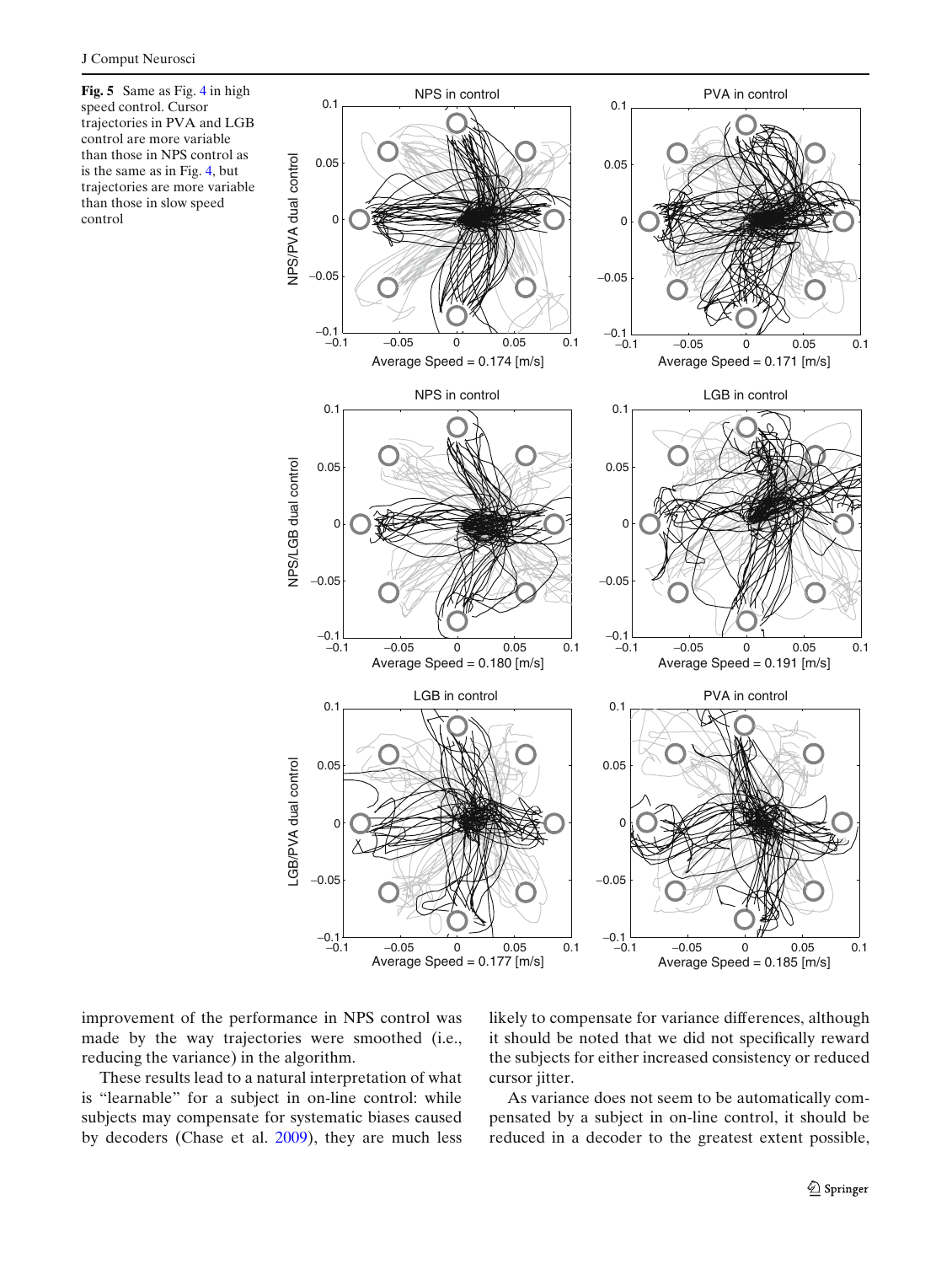<span id="page-11-0"></span>**Fig. 6** A comparison of the on-line control performance under different decoders. (**a**) Average trajectory length as a function of the average speed. (**b**) Trajectory variance as a function of the average speed. (**c**) Speed asymmetry as a function of the average speed. The lines in (**a**), (**b**) and (**c**) were fitted to the data points in log-log scale. (**d**) Average hitting time as a function of the average speed. The quadratic curves were fitted to the data points in normal scale. Each data point was calculated with 120 trials (8 targets  $\times$  15 trials). *Blue*, *red* and *green* points, respectively, indicate the data of NPS/PVA-, NPS/LGBand LGB/PVA-dual control shown in Figs. [4](#page-9-0) and [5.](#page-10-0) Overall, the NPS has smaller values in these four measures than either the PVA or the LGB



without impeding control. In spike count filtering, noise reduction was performed by smoothing spike counts with a 5-point boxcar filter, where the filter length was chosen empirically, and the same filter length was used in different speed factors. There is a way to select an optimal filter length for estimating firing rate (Shimazaki and Shinomot[o](#page-14-0) [2007\)](#page-14-0), and using the optimal filter length will improve the estimation of trajectories. However, the optimal filter length may differ for each cell (so that the number of free parameters is the same as the number of cells) because it depends on the time scale and amplitude of rate modulation, and on the mean rate (Koyama and Shinomot[o](#page-13-0) [2004\)](#page-13-0). The state-space method, on the other hand, incorporates the inherent dynamic behavior of the trajectory (here smoothness) into the state model, and, in contrast to filtering spike counts, the smoothness is controlled by a single parameter  $\eta$  that is then determined by maximum likelihood.

In our case, there is not much difference between "Bayesian" (i.e. state-space) and "non-Bayesian" decoding. While it is supposed that an advantage of the former is its ability to integrate prior information into the inference, there is also a way in the latter to do it, through the use of a spike count filter. So, what is the substantial benefit of the state-space method? One potential advantage is its flexible framework. Although we have restricted our attention to velocity in this paper, more generally the state could involve position, acceleration, or other movement parameters, and it may be extended to more complicated state models (Wu et al[.](#page-14-0) [2006](#page-14-0); Yu et al[.](#page-14-0) [2007\)](#page-14-0). Furthermore, inherent dynamical properties of movement such as the two-third power law (Reina and Schwart[z](#page-14-0) [2003](#page-14-0)) may be incorporated into the state model to realize natural movements during robotic arm control. Inference of the states as well as the model parameters can then be performed in the same probabilistic framework. However, a drawback of the state-space method is its computational complexity; the computational cost of posterior estimates becomes more expensive as the state-space model becomes more complicated, which will be critical for real-time neural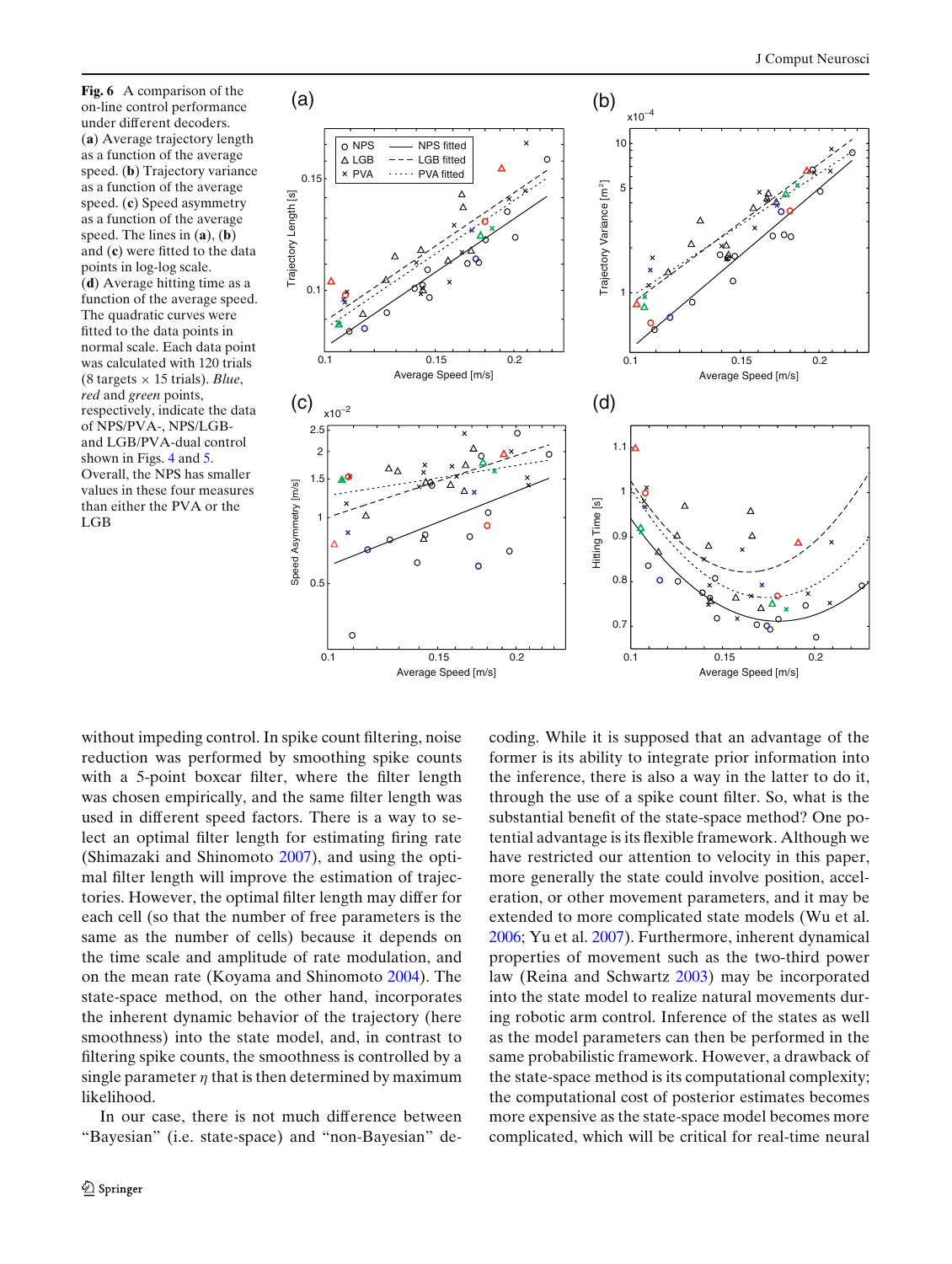<span id="page-12-0"></span>decoding. Therefore, the key to utilizing state-space methods in BCIs is in developing an efficient algorithm to perform approximate posterior inferences in realtime. Such an attempt has been made in Koyama et al[.](#page-13-0) [\(in press\)](#page-13-0), for example.

To summarize, we have assessed the performance of several decoders in simulations and experiments. In off-line reconstruction, we find that assumptions about uniformity in the set of preferred directions and the way the cursor trajectories are smoothed have the most impact on decoder performance; assumptions about tuning curve linearity and spike count variance play relatively minor roles. In on-line control, the subject compensated for directional biases caused by non-uniformly distributed preferred directions, leaving cursor smoothing differences as the largest single algorithmic difference driving decoder performance. These results may provide a helpful interpretation of when the off-line performance of a certain decoder will translate to on-line improvements in control.

**Acknowledgements** This work was supported by grants RO1 MH064537, RO1 EB005847 and RO1 NS050256.

# **Appendix A1: Fisher tuning function**

The Fisher tuning function is defined as

$$
f(\theta) = b + c \exp(\kappa \cos \theta),\tag{9}
$$

where  $\theta$  is the angle between the cell's preferred direction and the movement direction (Amirikian and Georgopulo[s](#page-13-0) [2000](#page-13-0)). Note that this corresponds to the log-linear model Eq. [\(6\)](#page-2-0) when *b* is omitted. The parameters  $b$ ,  $c$  and  $\kappa$  determine the tuning properties. These parameters are translated into three physiological parameters: the half-width of the dropoff shape  $\theta_{hw}$ , the modulation depth  $m_d$ , and the baseline firing rate  $b_s$ , as

$$
\theta_{hw} = \cos^{-1}\left[\frac{\log(\cosh\kappa)}{\kappa}\right],\tag{10}
$$

$$
m_d = 2c \sinh \kappa, \tag{11}
$$

and

$$
b_s = b + ce^{-\kappa}.\tag{12}
$$

The half width takes  $\theta_{hw} < \pi/2$  for  $\kappa > 0$ . For  $\kappa \to$ 0 (as  $\theta_{hw} \rightarrow \pi/2$ ), Eq. (9) becomes the cosine tuning function,

$$
f(\theta) = b_s + \frac{m_d}{2} + \frac{m_d}{2}\cos\theta.
$$
 (13)

#### **Appendix A2: Exponential family regression**

Here, we briefly describe the exponential family regression and its extension to the state-space method which provides a unifying framework for the neural decoders introduced in Section [2.3.](#page-3-0) We assume that the spike counts of the *i*th cell  $(i = 1, ..., N)$  follows the exponential family distribution,

$$
p(y_{i,t}|\theta_i, \phi_i) = \exp[(y_{i,t}\theta_i - b(\theta_i))/a(\phi_i) + c(y_{i,t}, \phi_i)],
$$
\n(14)

where  $\theta_i$  is the canonical parameter related to the mean of  $y_{i,t}$  and  $\phi_i$  is the dispersion parameter (McCullagh and Nelde[r](#page-14-0) [1989\)](#page-14-0). This family includes commonly used distributions such as the Poisson and Gaussian. The mean and variance of  $y_{i,t}$  are given as  $E(y_{i,t}) = b'(\theta_i)$ and  $Var(y_{i,t}) = a(\phi_i)b''(\theta_i)$ , respectively. Since the tuning function  $f(\mathbf{v}_t, \mathbf{p}_i)$  relates the velocity to the firing rate as  $E(y_{i,t}) = f(\mathbf{v}_t, \mathbf{p}_i), \theta_i = \theta_i(\mathbf{v}_t)$  is a function of  $\mathbf{v}_t$ . Assuming that the spiking of *N* cells are independent of each other, the probability distribution of  $y_t =$  $(y_{1,t},\ldots,y_{N,t})$  is given by

$$
p(\mathbf{y}_t|\mathbf{v}_t) = \prod_{i=1}^N p(y_{i,t}|\theta_i(\mathbf{v}_t), \phi_i).
$$
 (15)

Let  $l(v_t) = \log p(y_t|v_t)$  be the log likelihood function of Eq. (15). The gradient of  $l(\mathbf{v}_t)$  is then derived as

$$
\nabla_{v_i} l(\boldsymbol{v}_t) = \sum_{i=1}^N \frac{y_{i,t} - f(\boldsymbol{v}_t, \boldsymbol{p}_i)}{Var(y_{i,t})} \nabla_{v_t} f(\boldsymbol{v}_t, \boldsymbol{p}_i), \qquad (16)
$$

where  $\nabla_{v_t}$  denotes the gradient with respect to  $v_t$ . The maximum likelihood estimate of  $v_t$  is then obtained by solving  $\nabla_{v_t} l(\mathbf{v}_t) = 0$ . Note that only the tuning function  $f(\mathbf{v}_t, \mathbf{p}_i)$  and the spike count variance  $Var(\mathbf{v}_{i,t})$  appear in Eq. (16). When the tuning function is linear and the variance is constant,  $\nabla_{v_t} l(\mathbf{v}_t) = 0$  is solved analytically leading to the LGB (i.e. the optimal linear estimator). Otherwise it is solved numerically (by the Newton-Raphson method, for example). Note also that it is seen from Eq. (16) that the maximum likelihood estimate corresponds to the weighted (nonlinear) least-squares estimate which minimizes the weighed squared error,

$$
\sum_{i=1}^{N} \frac{[y_{i,t} - f(\mathbf{v}_t, \, \mathbf{p}_i)]^2}{Var(y_{i,t})}.\tag{17}
$$

In state-space filtering, in addition to the likelihood of velocity Eq.  $(16)$ , which is called the observation model, we take a state model describing the evolution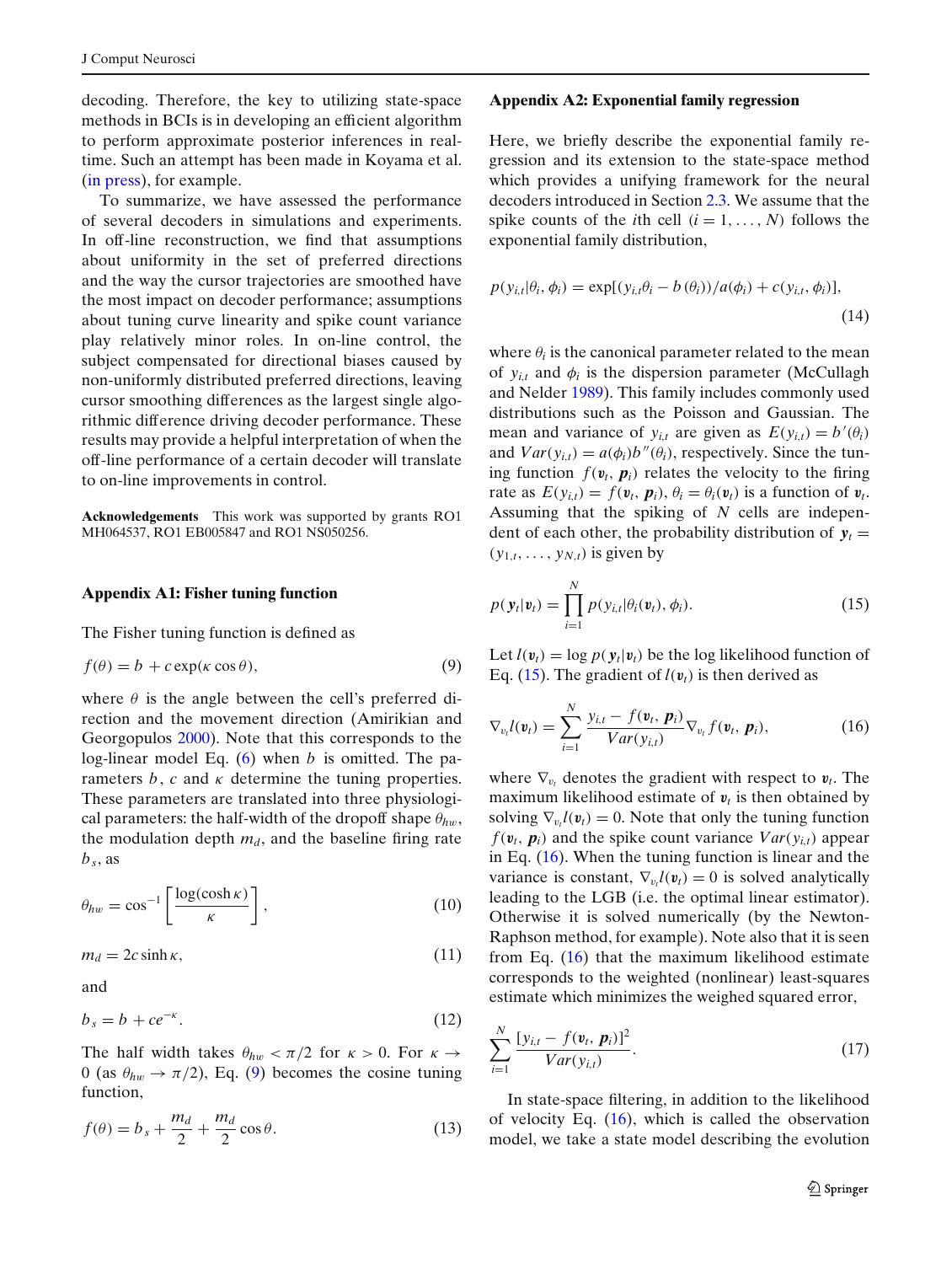<span id="page-13-0"></span>of the state, *vt*. In our analysis, the state model was taken to be a random walk,

$$
p(\mathbf{v}_{t+1}|\mathbf{v}_t) = \frac{1}{(2\pi\eta)^{d/2}} \exp\bigg[-\frac{1}{2\eta}(\mathbf{v}_{t+1} - \mathbf{v}_t)^T(\mathbf{v}_{t+1} - \mathbf{v}_t)\bigg].
$$
\n(18)

The set of posterior distributions of  $v_t$  given the observation up to time *t*, for  $t = 1, 2, \ldots$ , is then computed by the recursive relationships,

$$
p(\mathbf{v}_t|\mathbf{y}_1,\ldots,\mathbf{y}_t) \propto p(\mathbf{y}_t|\mathbf{v}_t)p(\mathbf{v}_t|\mathbf{y}_1,\ldots,\mathbf{y}_{t-1}),
$$
 (19)

where

$$
p(\mathbf{v}_t|\mathbf{y}_1,\ldots,\mathbf{y}_{t-1}) = \int p(\mathbf{v}_t|\mathbf{v}_{t-1}) p(\mathbf{v}_{t-1}|\mathbf{y}_1,\ldots,\mathbf{y}_{t-1}) d\mathbf{v}_{t-1}
$$
\n(20)

is called the predictive distribution. Note that in the limit of large variance,  $\eta \to \infty$ , (or when there is no dependence of  $v_t$  on  $v_{t-1}$ ) the state-space estimate (more precisely, the maximum a posteriori (MAP) estimate) converges to the maximum likelihood estimate obtained by solving  $\nabla_{v_t} l(\mathbf{v}_t) = 0$ .

One implementation of the recursive formula approximates the posterior distribution Eq. (19) as a Gaussian centered on its mode (Brown et al. 1998). Let  $v_{t|t}$  and  $V_{t|t}$  be the (approximate) mode and covariance matrix for the posterior distribution Eq. (19), and  $v_{t|t-1}$  and  $V_{t|t-1}$  be the mode and covariance matrix for the predictive distribution Eq. (20) at time *t*. Further, let  $r(\mathbf{v}_t) = \log\{p(\mathbf{y}_t|\mathbf{v}_t)p(\mathbf{v}_t|\mathbf{y}_1,\ldots,\mathbf{y}_{t-1})\}$ . The posterior distribution is then approximated as a Gaussian whose mean and covariance are  $v_{t|t} = \arg \max_{v_t} r(v_t)$  and  $V_{t|t} =$ −[∇∇<sup>v</sup>*<sup>t</sup> r*(*vt*|*t*)] <sup>−</sup><sup>1</sup>, respectively (where ∇∇*<sup>v</sup><sup>t</sup>* represents the second derivative with respect to  $v_t$ ). Since the state model is a random walk, the predictive distribution Eq. (20) is also Gaussian, whose mean and covariance are computed as

$$
\mathbf{v}_{t|t-1} = \mathbf{v}_{t-1|t-1},\tag{21}
$$

$$
V_{t|t-1} = V_{t-1|t-1} + \eta I.
$$
\n(22)

We take the initial state for filtering to be the center of the workspace. This approximate filter is a version of *Laplace-Gaussian filter* in which the posterior distribution is approximated to be a Gaussian by using Laplace's method (Koyama et al. in press). Note that we used the Gaussian approximation instead of particle filtering (Doucet et al. 2001) to compute the posterior estimates because under the constraint of computa-

tional cost for real-time decoding, the Gaussian approximation provides faster and more accurate posterior estimates than the particle filter (Koyama et al. in press).

#### **References**

- Amirikian, B., & Georgopulos, A. P. (2000). Directional tuning profiles of motor cortical cells. *Neuroscience Research, 36*, 73–79.
- Bickel, P. J., & Doksum, K. A. (2006). *Mathematical statistics* (2nd ed.). Englewood Cliffs: Prentice Hall.
- Brockwell, A. E., Rojas, A. L., & Kass, R. E. (2004). Recursive Bayesian decoding of motor cortical signals by particle filtering. *Journal of Neurophysiology, 91*, 1899–1907.
- Brockwell, A. E., Schwartz, A. B., & Kass, R. E. (2007). Statistical signal processing and the motor cortex. *Proceeding of the IEEE, 95*, 882–898.
- Brown, E. N., Frank, L. M., Tang, D., Quirk, M. C., & Wilson, M. A. (1998). A statistical paradigm for neural spike train decoding applied to position prediction from ensemble firing patterns of rat hippocampal place cells. *Journal of Neuroscience, 18*, 7411–7425.
- Chapin, J. K., Moxon, K. A., Markowitz, R. S., & Nicolelis, M. A. L. (1999). Real-time control of a robot arm using simultaneously recorded neurons in the motor cortex. *Nature Neuroscience, 2*, 664–670.
- Chase, S. M., Schwartz, A. B., & Kass, R. E. (2009). Bias, optimal linear estimation, and the differences between open-loop simulation and closed-loop performance of brain-computer interface algorithms. *Neural Networks*. doi[:10.1016/j.neunet.](http://dx.doi.org/10.1016/j.neunet.2009.05.005) [2009.05.005.](http://dx.doi.org/10.1016/j.neunet.2009.05.005)
- Doucet, A., de Freitas, N., & Gordon, N. (Eds.) (2001). *Sequential Monte Carlo methods in practice*. Berlin: Springer.
- Eden, U. T., Frank, L. M., Barbieri, R., Solo, V., & Brown, E. N. (2004). Dynamic analyses of neural encoding by point process adaptive filtering. *Neural Computation, 16*, 971–998.
- Foldiak, P. (1993). *Computation and neural systems* (chap. 9, pp. 55–60). Norwell, MA:Kluwer Academic Publishers.
- Georgopoulos, A., Kettner, R., & Schwartz, A. (1986). Neuronal population coding of movement direction. *Science, 233*, 1416–1419.
- Georgopoulos, A., Kettner, R., & Schwartz, A. (1988). Primate motor cortex and free arm movements to visual targets in three-dimensional space. ii. Coding of the direction of movement by a neural population. *Journal of Neuroscience, 8*, 2928–2937.
- Koyama, S., P'erez-Bolde, L. C., Shalizi, C. R., & Kass, R. E. (in press). Approximate methods for statespace models. *Journal of the American Statistical Association*. Accepted for publication.
- Koyama, S., & Shinomoto, S. (2004). Histogram bin width selection for time-dependent Poisson processes. *Journal of Physics A: Mathematical and General, 37*, 7255–7265.
- Kutner, M. H., Nachtsheim, C. J., & Neter, J. (2004). *Applied linear regression methods* (4th ed.). Chicago: McGraw-Hill/ Irwin.
- Lebedev, M. A., & Nicolelis, A. L. (2006). Brain-machine interfaces: Past, present and future. *Trends in Neuroscience, 29*, 536–546.
- Maynard, E. M., & Normann, R. A. (1997). The Utah intracortical electrode array: A recording structure for potential braincomputer interfaces. *Electroencephalography and Clinical Neurophysiology, 102*, 228–239.